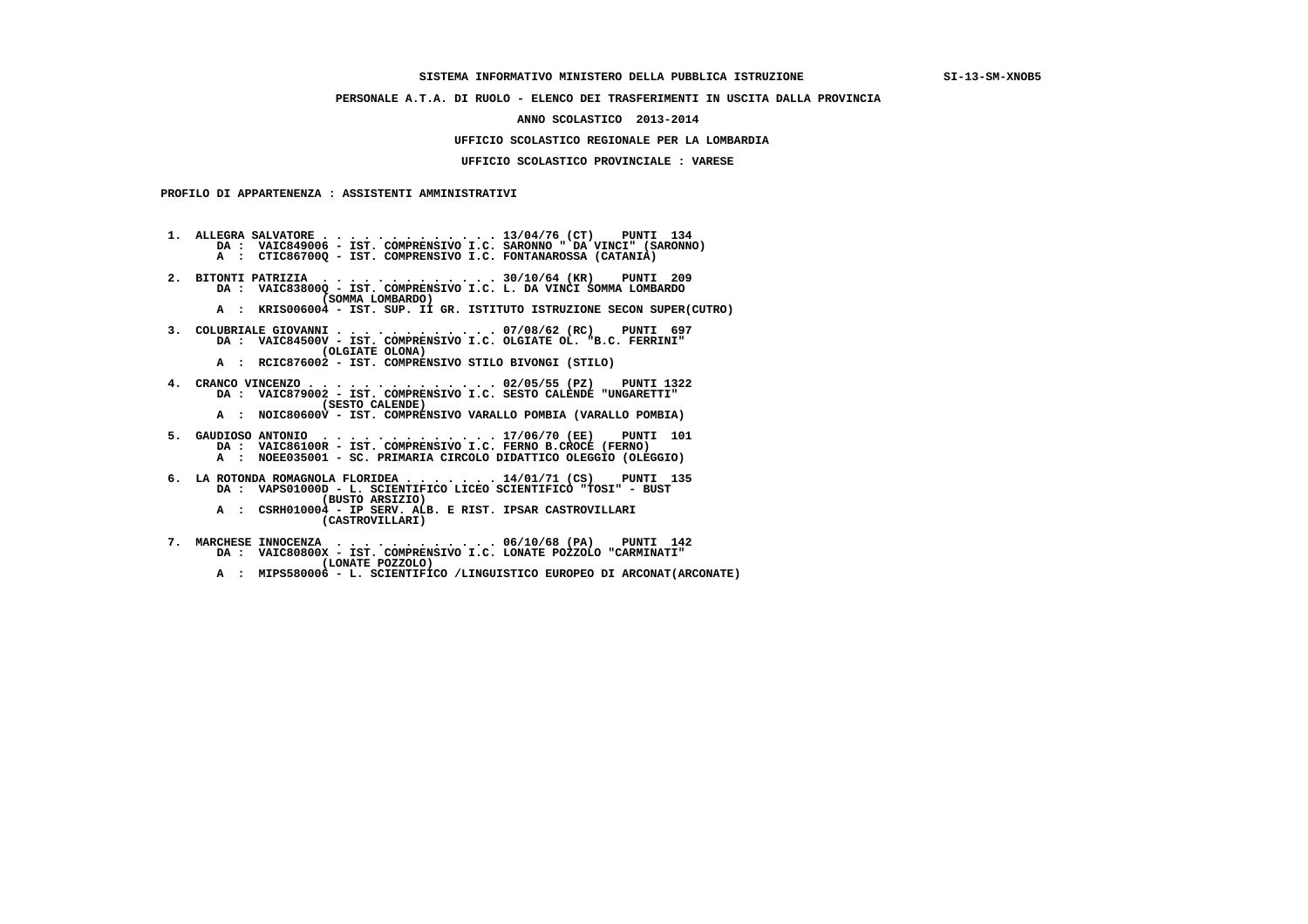- **8. MAZZEO RODOLFO . . . . . . . . . . . . . . 28/01/59 (EE) PUNTI 122 DA : VAIC84800A IST. COMPRENSIVO I. C. SARONNO "A.MORO" (SARONNO) A : BRIC82400A IST. COMPRENSIVO I.C. SAN.PANCRAZIO S.NO (SAN PANCRAZIO SALENTINO)**
- 9. POZZONI BRUNA . . . . . . . . . . . . . . . . 30/06/63 (VA) PUNTI 785<br>DA : VAIC83700X IST. COMPRENSIVO I.C.CASTRONNO E.DE AMICIS (CASTRONNO)<br>A : VTIS00400D IST. SUP. II GR. TECN.COMM.GEOM.LIC.SCIENT. FAB(ORTE)
- **10. SANTAGATA NUNZIA . . . . . . . . . . . . . 13/04/56 (VA) PUNTI 565 DA : VAIC807004 IST. COMPRENSIVO I.C. CANTELLO "GIOVANNI XXIII" (CANTELLO)**
- **A : LTPS060002 L. SCIENTIFICO ANTONIO MEUCCI (APRILIA)**
	-
- 11. STILO ROBERTO . . . . . . . . . . . . . . . 17/02/64 (RC) PUNTI 427<br>DA : VAIC858001 IST. COMPRENSIVO I.C. BUSTO A. "PERTINI" (BUSTO ASIZIO)<br>A : RCIC84500A IST. COMPRENSIVO ISTITUTO COMPRENSIVO BOVALINO
	- **(BOVALINO)**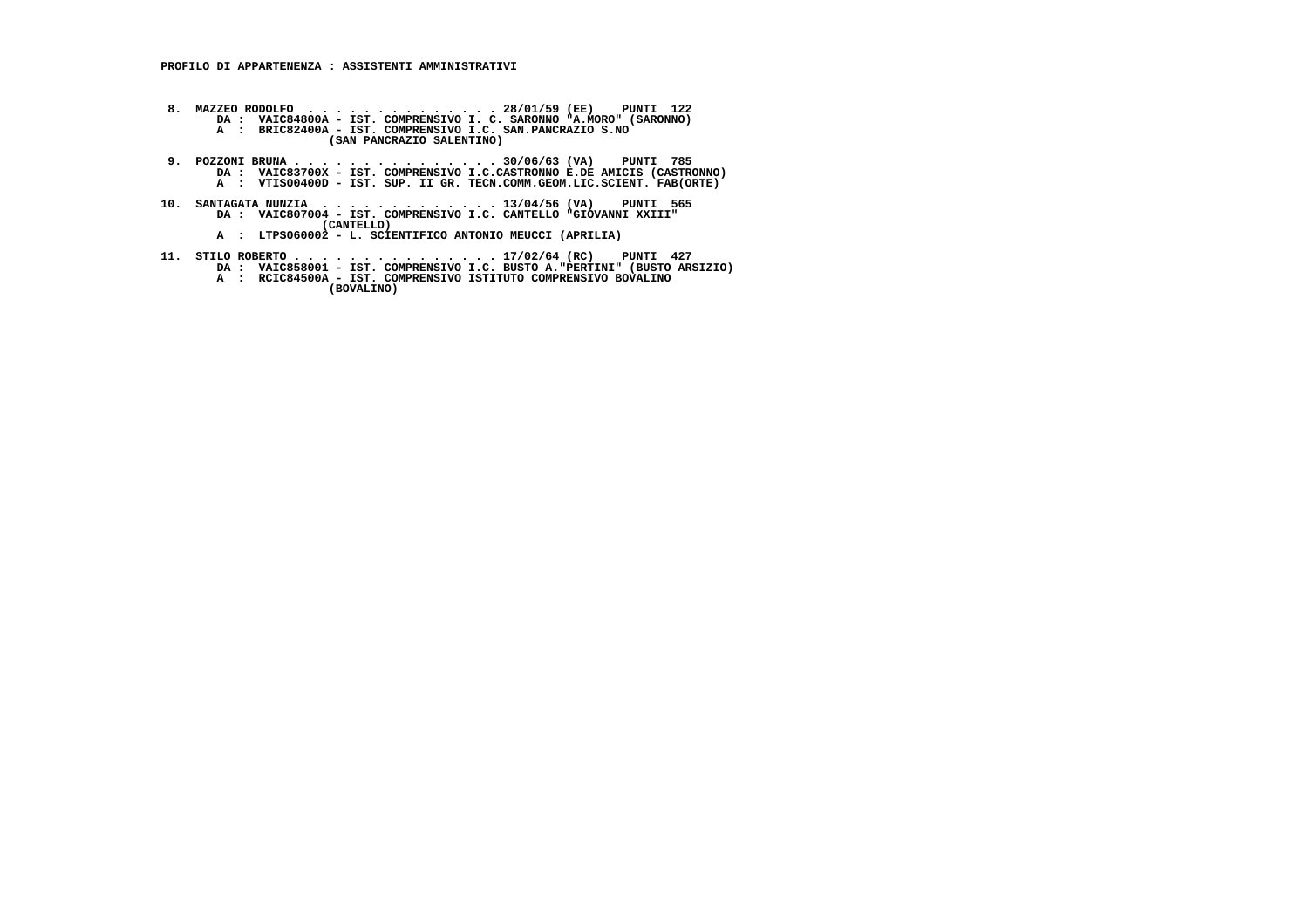**1. ASARO ANTONINO . . . . . . . . . . . . . . 30/05/66 (TP) PUNTI 194 AREE RICHIESTE : AR02 - ELETTRONICA ED ELETTROTECNICA. AR08 - FISICA. -** $\overline{a}$  **- DA : VARI04000E - I.P.I. ARTIGIANATO I.P.S.I.A. "ANTONIO PARMA" - SA (SARONNO) A : TPIS028009 - IST. SUP. II GR. I. S. "S.CALVINO" "G. B. AMICO" (TRAPANI) SU : AR02 - ELETTRONICA ED ELETTROTECNICA 2. INTRIERI MAURIZIO . . . . . . . . . . . . . 12/02/71 (VA) PUNTI 86 AREE RICHIESTE : AR10 - EDILE. -** $\overline{a}$  **- - DA : VAIS01200Q - IST. SUP. II GR. "E. STEIN" (GAVIRATE) A : MITD57000B - I.T. COMMERCIALE G.MAGGIOLINI (PARABIAGO) SU : AR10 - EDILE 3. LATTARULO GIOVANNI . . . . . . . . . . . . 16/06/53 (BA) PUNTI 990 AREE RICHIESTE : AR01 - MECCANICA. -** $\sim$  **- - DA : VAIS01800P - IST. SUP. II GR. "JOHN M. KEYNES" (GAZZADA SCHIANNO) A : BATF060003 - I.T. INDUSTRIALE SEN. O. IANNUZZI (ANDRIA) SU : AR01 - MECCANICA 4. MAININI GIOVANNI . . . . . . . . . . . . . 10/03/68 (MI) PUNTI 176 AREE RICHIESTE : AR20 - ALBERGHIERA. - -** $\overline{\phantom{a}}$  **- DA : VAIS023006 - IST. SUP. II GR. I.S.I.S. "GIOVANNI FALCONE" (GALLARATE) A : MIRH02000X - IP SERV. ALB. E RIST. CARLO PORTA (MILANO) SU : AR20 - ALBERGHIERA**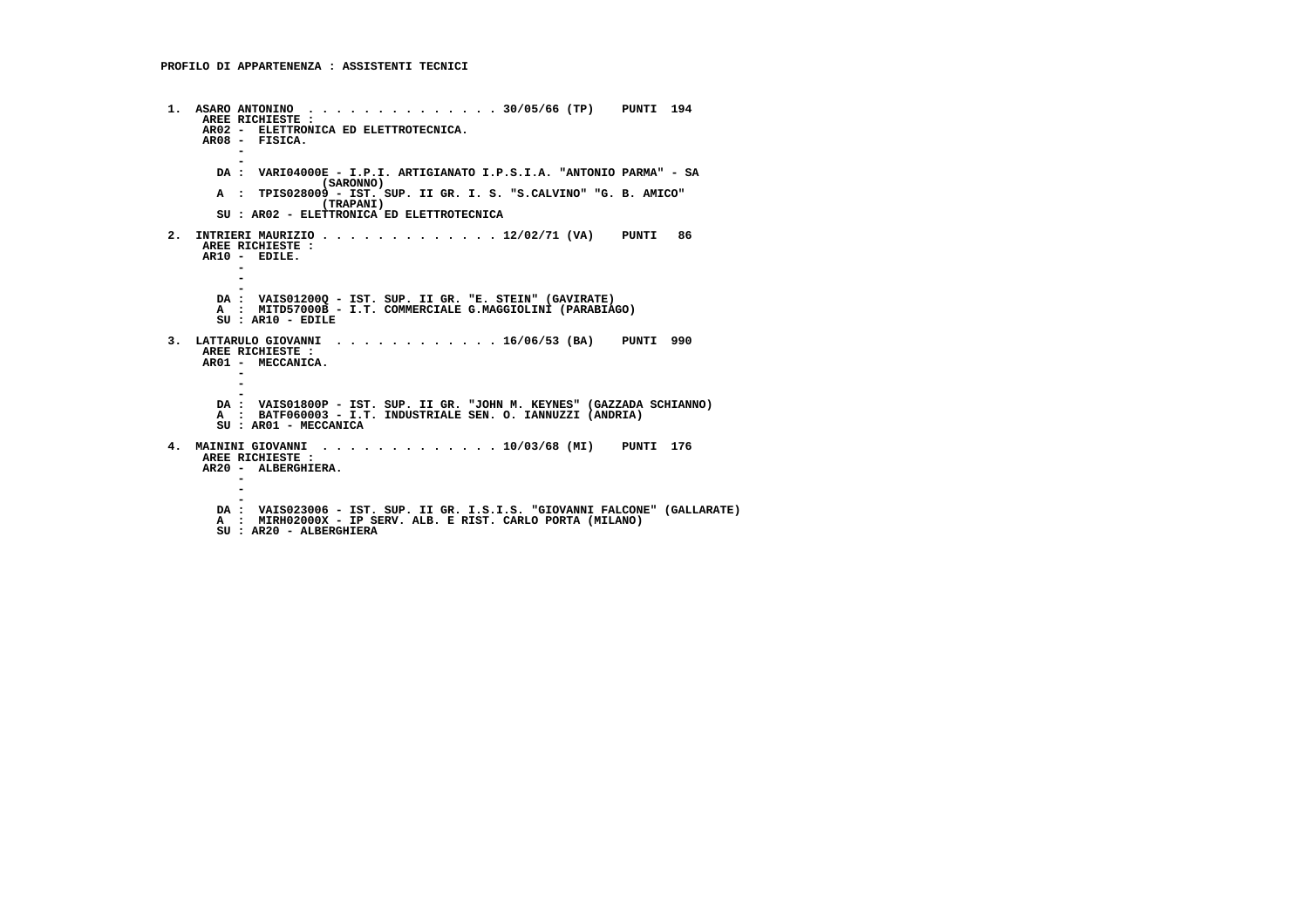- **5. ZERA CARLO . . . . . . . . . . . . . . . . 10/09/78 (NA) PUNTI 129 AREE RICHIESTE : AR02 ELETTRONICA ED ELETTROTECNICA. -** $\sim$  **-** $\sim$  **- DA : VARI04000E - I.P.I. ARTIGIANATO I.P.S.I.A. "ANTONIO PARMA" - SA**
- **(SARONNO) A : COIS004003 IST. SUP. II GR. G. D. ROMAGNOSI (ERBA)**
	- **SU : AR02 ELETTRONICA ED ELETTROTECNICA**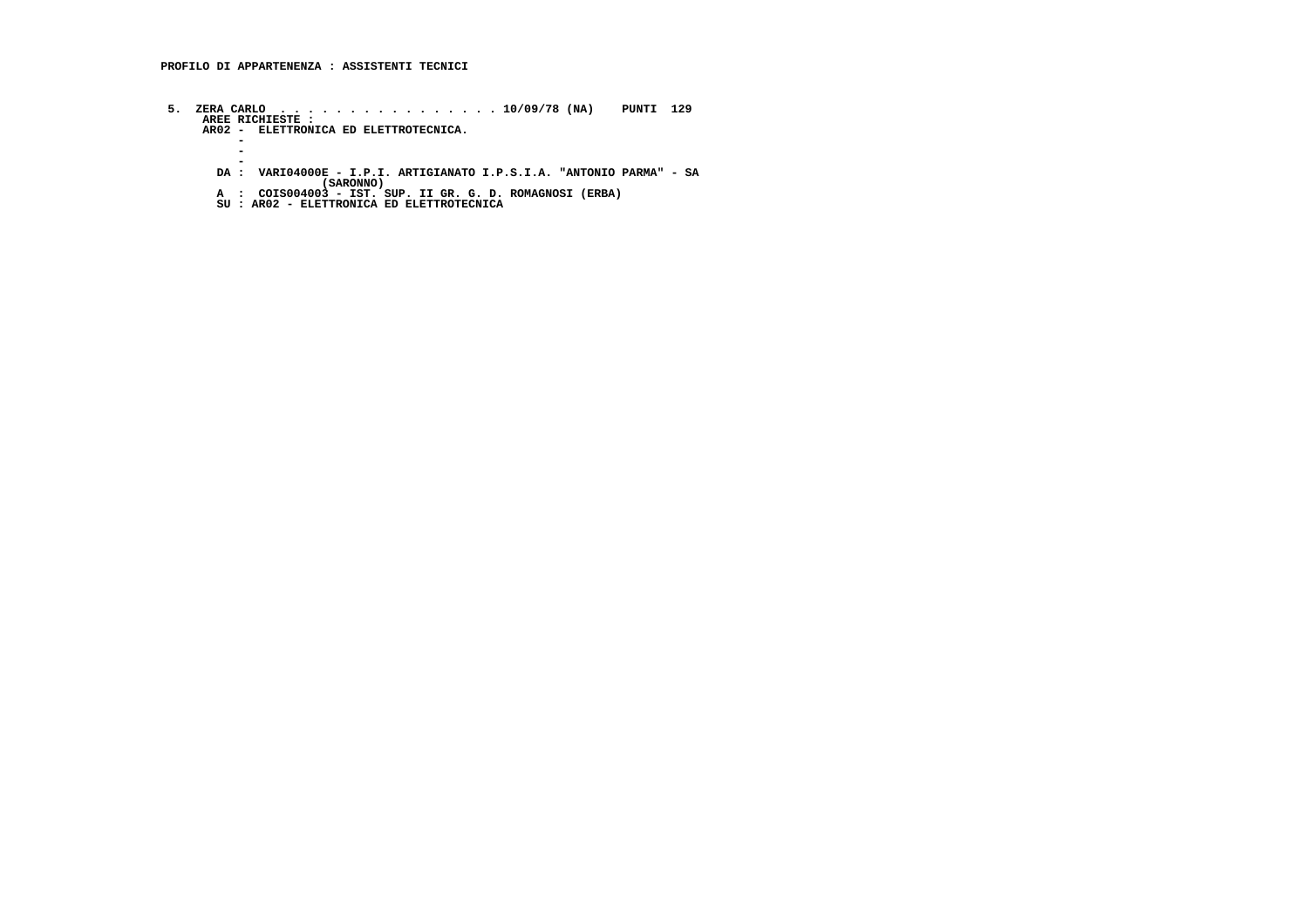**PASSAGGI DI PROFILO**

1. PACE FAUSTO . . . . . . . . . . . . . . . . . 10/03/69 (MI) PUNTI 230<br>DA : VAISO2700D - IST. SUP. II GR. DANIELE CRESPI (BUSTO ASIZIO)<br>A : MIIC8DK00T - IST. COMPRENSIVO IC VILLA CORTESE (VILLA CORTESE)

 **AL PROFILO : ASSISTENTI AMMINISTRATIVI**

 **2. PATTI MATTEO . . . . . . . . . . . . . . . 09/05/74 (TP) PUNTI 140 DA : VAIS008004 - IST. SUP. II GR. ISIS ANDREA PONTI (GALLARATE) A : TPIC82500N - IST. COMPRENSIVO "L. BASSI" TRAPANI (TRAPANI)**

 **AL PROFILO : ASSISTENTI AMMINISTRATIVI**

 **3. ZERILLI GASPARE . . . . . . . . . . . . . . 13/05/79 (TP) PUNTI 94 DA : VAPS020004 - L. SCIENTIFICO LICEO SCIENTIFICO G. B. GRASSI (SARONNO) A : PAIC861009 - IST. COMPRENSIVO I.C. CARINI-LAURA LANZA (CARINI)**

 **AL PROFILO : ASSISTENTI AMMINISTRATIVI**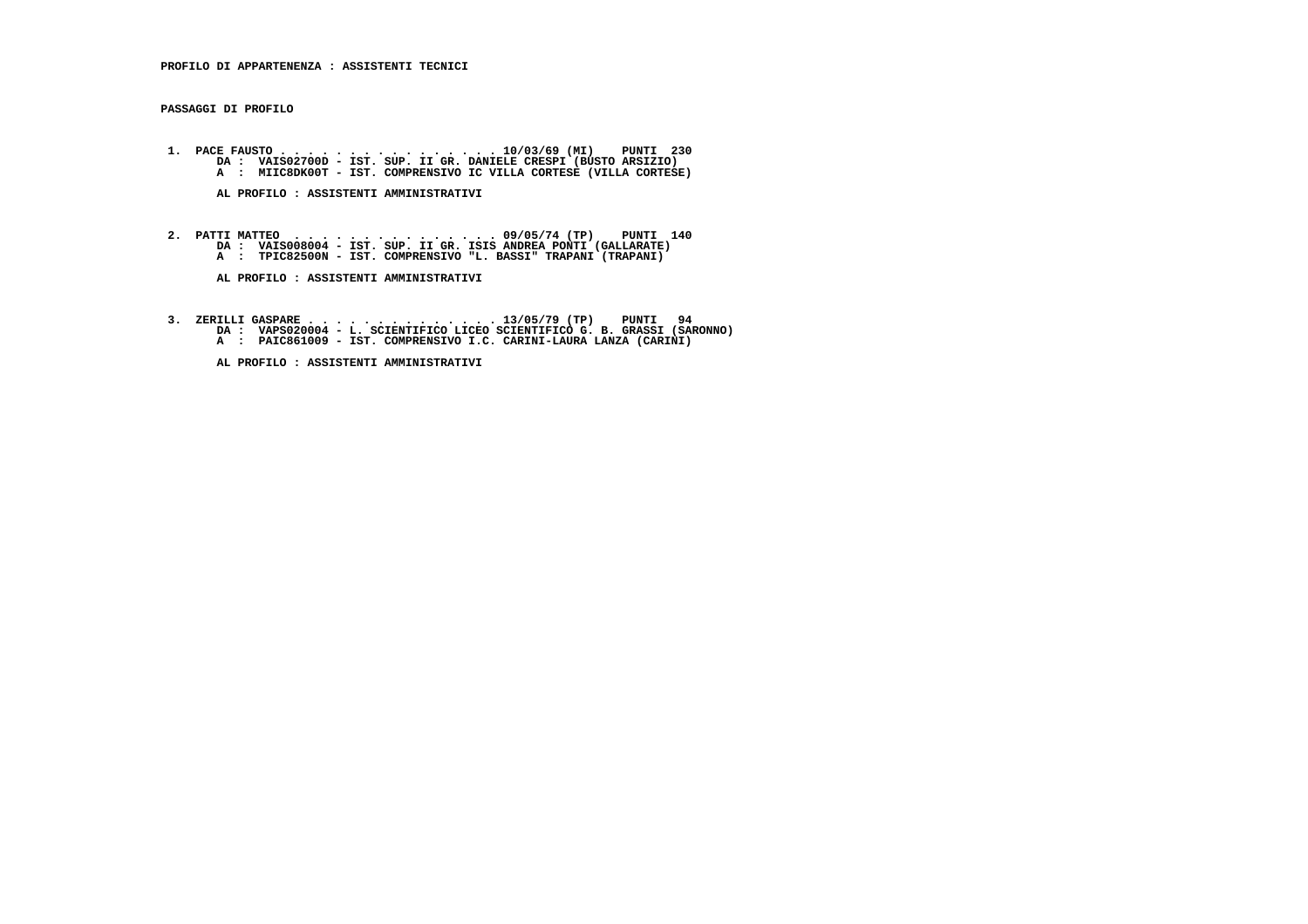**1. ABATERUSSO MARCELLO . . . . . . . . . . . . 28/04/67 (LE) PUNTI 201 DA : VAIC86100R - IST. COMPRENSIVO I.C. FERNO B.CROCE (FERNO) A : NOIS00300G - IST. SUP. II GR. "BONFANTINI" (NOVARA) 2. ALAGNA GAETANA . . . . . . . . . . . . . . 19/09/64 (TP) PUNTI 185 DA : VAIC831001 - IST. COMPRENSIVO I.C. MALNATE "N.SAURO" (MALNATE) A : COIC80700A - IST. COMPRENSIVO I.C. OLGIATE COMASCO (OLGIATE COMASCO) 3. ARROSSITO CECILIA . . . . . . . . . . . . . 23/07/65 (NA) PUNTI 157 DA : VAIC85900R - IST. COMPRENSIVO I.C. BUSTO A. "DE AMICIS" (BUSTO ARSIZIO) A : COIC852008 - IST. COMPRENSIVO IST. COMP. COMO CENTRO CITTA' (COMO) 4. AVINO PASQUALE . . . . . . . . . . . . . . 13/03/55 (NA) PUNTI 928 DA : VAIC879002 - IST. COMPRENSIVO I.C. SESTO CALENDE "UNGARETTI" (SESTO CALENDE) A : NOEE021003 - SC. PRIMARIA CD CASTELLETTO SOPRA TICINO (CASTELLETTO TICINO) 5. BARTILOTTI GIOVANNI . . . . . . . . . . . . 25/11/60 (PZ) PUNTI 159 DA : VAIC84500V - IST. COMPRENSIVO I.C. OLGIATE OL. "B.C. FERRINI" (OLGIATE OLONA) A : PZIC89600N - IST. COMPRENSIVO I.C. " D. SAVIO " (POTENZA) 6. BRUNO MONICA . . . . . . . . . . . . . . . 06/07/70 (VA) PUNTI 222 DA : VAIC831001 - IST. COMPRENSIVO I.C. MALNATE "N.SAURO" (MALNATE) A : COIC80700A - IST. COMPRENSIVO I.C. OLGIATE COMASCO (OLGIATE COMASCO) 7. BUSCEMI SALVATORE . . . . . . . . . . . . . 16/12/57 (TP) PUNTI 161 DA : VACT70200T - CENTRO TERRIT. EDA ISIS "NEWTON" VARESE (VARESE) A : TPIC82500N - IST. COMPRENSIVO "L. BASSI" TRAPANI (TRAPANI) 8. CALABRESE BIAGIO DONATO . . . . . . . . . . 07/08/65 (LE) PUNTI 110 DA : VAIS01100X - IST. SUP. II GR. "DON MILANI" (TRADATE) A : LEIS03100A - IST. SUP. II GR. IST.D'ISTRUZ.SUPERIORE A. DE PA(LECCE) 9. CHIOMMINO MARIO . . . . . . . . . . . . . . 01/08/62 (AG) PUNTI 129 DA : VAIC82000E - IST. COMPRENSIVO I.C. GERMIGNAGA (GERMIGNAGA) A : PAIC86400R - IST. COMPRENSIVO I.C. MONREALE GUGLIELMO II (MONREALE)**

 **10. CIRILLO DAVIDE . . . . . . . . . . . . . . 13/09/79 (MI) PUNTI 156 DA : VAIS023006 - IST. SUP. II GR. I.S.I.S. "GIOVANNI FALCONE" (GALLARATE) A : MICT715002 - CENTRO TERRIT. C.T.P. C/O I.C. VIA CONSOLE MAR(MILANO)**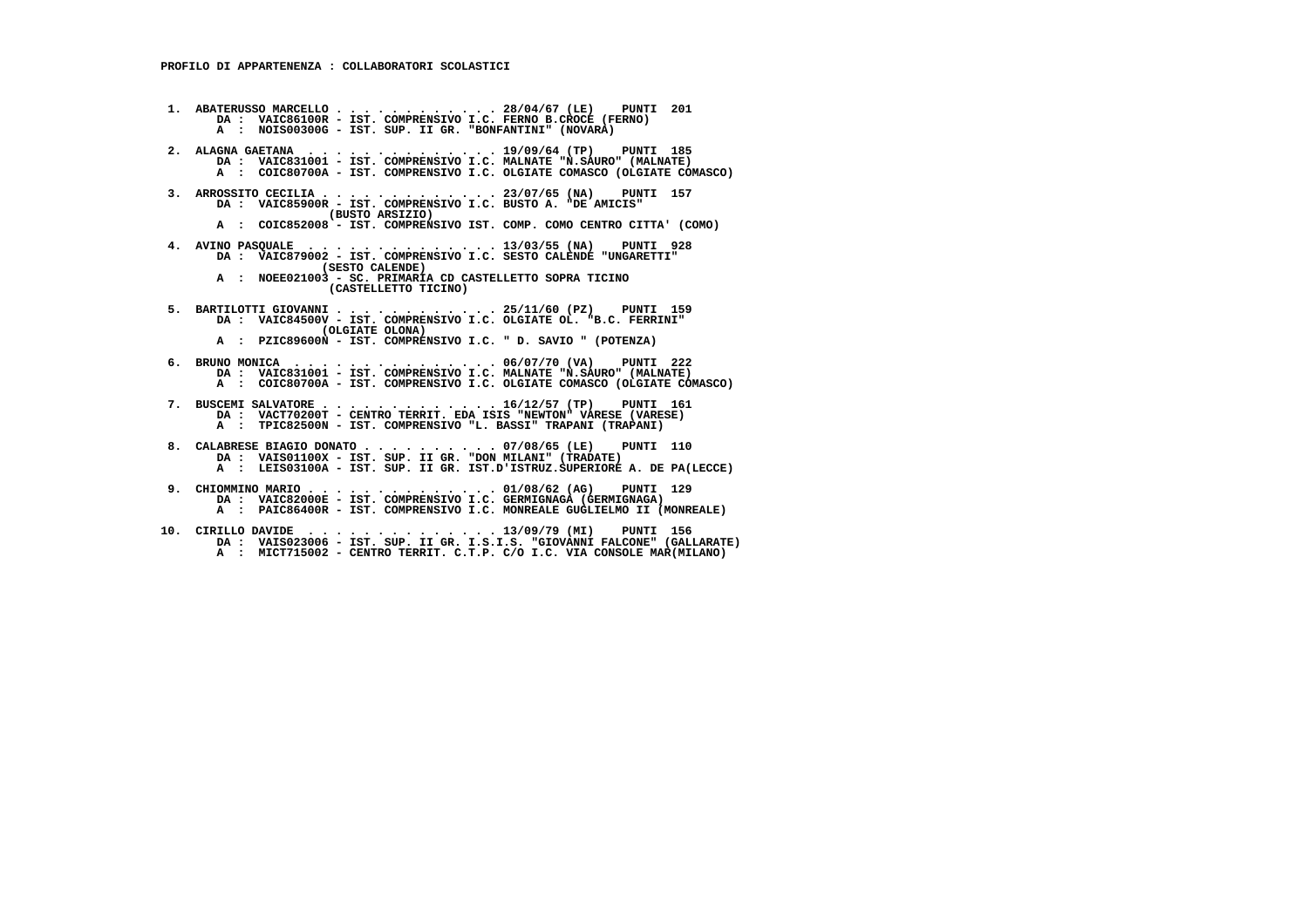- **11. D'AMELIO CARLA . . . . . . . . . . . . . . 17/06/64 (CE) PUNTI 235 DA : VAIS023006 - IST. SUP. II GR. I.S.I.S. "GIOVANNI FALCONE" (GALLARATE) A : PZIC89600N - IST. COMPRENSIVO I.C. " D. SAVIO " (POTENZA)**
- **12. D'AURIA SAVERIO . . . . . . . . . . . . . . 25/08/62 (SA) PUNTI 113 DA : VAIC87400V IST. COMPRENSIVO I.C VARESE 5"DANTE ALIGHIERI" (VARESE) A : NAIC8A600E - IST. COMPRENSIVO S. ANASTASIA - I.C. 4 (SANT'ANASTASIA)**
	- **13. DRAGONE FILOMENA . . . . . . . . . . . . . 18/12/66 (MI) PUNTI 186 DA : VAIC85900R - IST. COMPRENSIVO I.C. BUSTO A. "DE AMICIS" (BUSTO ARSIZIO)**
- **A : RNIC817007 IST. COMPRENSIVO IC CENTRO STORICO (RIMINI)**
- **14. FABOZZI FRANCESCO . . . . . . . . . . . . . 24/01/64 (CE) PUNTI 116 DA : VAIS01700V IST. SUP. II GR. ISAAC NEWTON (VARESE) A : CEIC892006 IST. COMPRENSIVO RUGGIERO VANVITELLI (CASERTA)**
	- **15. GALIGNANO GIUSEPPE . . . . . . . . . . . . 13/01/54 (LE) PUNTI 135 DA : VAIC843007 - IST. COMPRENSIVO I.C. CARDANO AL CAMPO (CARDANO AL CAMPO)**
- **A : LEIS041001 IST. SUP. II GR. I.I.S.S. "CIARDO-PELLEGRINO" (LECCE)**
- **16. GAMBUTO CLARA . . . . . . . . . . . . . . . 21/05/69 (FG) PUNTI 181 DA : VAIC84600P IST. COMPRENSIVO I.C. SOLBIATE OLONA "A. MORO" (SOLBIATE OLONA) A : VBIS00700V - IST. SUP. II GR. IS "L. COBIANCHI" (VERBANIA) PREC.: ART.21 L.104/92**
	- **17. GASPARRO ANGELO . . . . . . . . . . . . . . 09/04/58 (SA) PUNTI 113 DA : VAIC872007 - IST. COMPRENSIVO IC VARESE 3 VIDOLETTI (VARESE) A : SARH010009 - IP SERV. ALB. E RIST. "R. VIRTUOSO" (SALERNO)**
- **18. IDA' DOMENICA . . . . . . . . . . . . . . . 24/11/67 (RC) PUNTI 166 DA : VARC02000L I.P. SERVIZI COMM. I.P.S.S.C.T. "L.EINAUDI" VA R(VARESE)**
- **A : RCIS013003 IST. SUP. II GR. I.I.S. "F. SEVERI/GUERRISI"GIOI (GIOIA TAURO)**
- **19. MIRABELLA COSTA GRAZIA MARIA . . . . . . . 07/05/56 (CT) PUNTI 129 DA : VAIC829001 - IST. COMPRENSIVO I.C.LAVENO MOMBELLO "MONTEGGIA" (LAVENO-MOMBELLO)**
- **A : CTIC84800A IST. COMPRENSIVO IC DALLA CHIESA-S.G.LA PUNTA (SAN GIOVANNI LA PUNTA)**